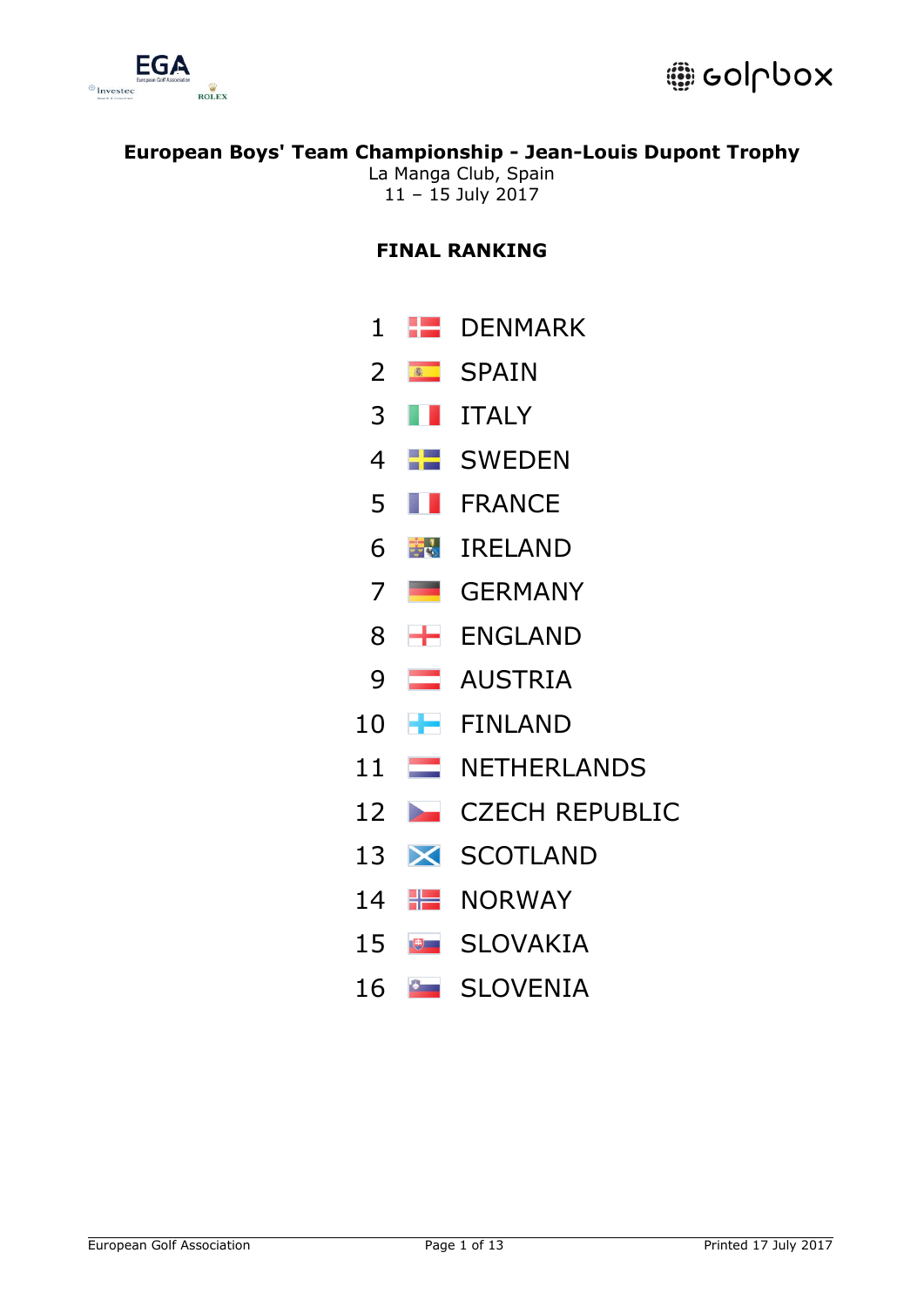

La Manga Club, Spain

11 – 15 July 2017

### **LEADERBOARD Individual**

| Pos             | <b>Name</b>                  | Country           | To par | R <sub>1</sub> | R <sub>2</sub> | <b>Total</b> |
|-----------------|------------------------------|-------------------|--------|----------------|----------------|--------------|
| T1              | MAX, Kristoffer              | Denmark           | -6     | 69             | 71             | 140          |
| T1              | MONTERO, Ignacio             | Spain             | -6     | 70             | 70             | 140          |
| T1              | HANISCH, Falko               | Germany           | -6     | 68             | 72             | 140          |
| T1              | ABERG, Ludwig                | Sweden            | -6     | 70             | 70             | 140          |
| T <sub>5</sub>  | LOPEZ - CHACARRA, Eugenio    | Spain             | -4     | 73             | 69             | 142          |
| T <sub>5</sub>  | MARTÍN, Borja                | Spain             | -4     | 72             | 70             | 142          |
| T <sub>5</sub>  | MARY, Dimitri                | France            | -4     | 73             | 69             | 142          |
| T <sub>5</sub>  | RAUCH, David                 | Germany           | -4     | 73             | 69             | 142          |
| T <sub>5</sub>  | BRIGGS, Toby                 | England           | -4     | 68             | 74             | 142          |
| T <sub>10</sub> | LATCHAYYA, Kevin             | Italy             | -3     | 73             | 70             | 143          |
| T <sub>10</sub> | AGUILERA, Alejandro          | Spain             | -3     | 70             | 73             | 143          |
| T <sub>10</sub> | JONES, Ben                   | England           | -3     | 69             | 74             | 143          |
| T13             | STRICKLAND, Charlie          | England           | $-2$   | 74             | 70             | 144          |
| T13             | JI, Jerry                    | Netherlands       | $-2$   | 72             | 72             | 144          |
| T13             | HUNDEBØLL JØRGENSEN, Oliver  | Denmark           | $-2$   | 71             | 73             | 144          |
| T13             | PENDARIES, Adrien            | France            | $-2$   | 72             | 72             | 144          |
| T17             | MACH, Pavol                  | Slovakia          | $-1$   | 74             | 71             | 145          |
| T <sub>17</sub> | HEARN, Jack                  | Ireland (a)       | $-1$   | 74             | 71             | 145          |
| T17             | TEIFFEL, Oscar               | Sweden            | $-1$   | 71             | 74             | 145          |
| T17             | ZUSKA, Jiri                  | Czech<br>Republic | $-1$   | 73             | 72             | 145          |
| T17             | <b>BERGSTROM, Albin</b>      | Sweden            | $-1$   | 71             | 74             | 145          |
| T17             | ALBERTONI, Jacopo            | Italy             | $-1$   | 72             | 73             | 145          |
| T17             | HOWIE, Darren                | Scotland          | $-1$   | 72             | 73             | 145          |
| T17             | HONKALA, Matias              | Finland           | $-1$   | 70             | 75             | 145          |
| T25             | HØJGAARD, Nicolai            | Denmark           | Par    | 75             | 71             | 146          |
| T <sub>25</sub> | NYFJALL, David               | Sweden            | Par    | 76             | 70             | 146          |
| T <sub>25</sub> | MANZONI, Giovanni            | Italy             | Par    | 73             | 73             | 146          |
| T25             | CHARMASSON, Clemént          | France            | Par    | 72             | 74             | 146          |
| T25             | BRADY, John                  | Ireland (a)       | Par    | 70             | 76             | 146          |
| T30             | ERIKSSON, Ludwig             | Sweden            | $+1$   | 74             | 73             | 147          |
| T30             | RAYMOND, Cameron             | Ireland (a)       | $+1$   | 78             | 69             | 147          |
| T30             | NAGLIC, Luka                 | Slovenia          | $+1$   | 74             | 73             | 147          |
| T30             | NEERGAARD - PETERSEN, Rasmus | Denmark           | $+1$   | 76             | 71             | 147          |
| T30             | SKOGEN, Bärd                 | Norway            | $+1$   | 71             | 76             | 147          |
| T30             | ROMANO, Andrea               | Italy             | $+1$   | 71             | 76             | 147          |
| T36             | ANTONSEN, Mikkel             | Norway            | $+2$   | 74             | 74             | 148          |
| T36             | TOWNSEND, Hugo               | Sweden            | $+2$   | 76             | 72             | 148          |
| T36             | LI, David                    | Germany           | $+2$   | 75             | 73             | 148          |
| T36             | SCHLAUER, Daniel             | Austria           | $+2$   | 73             | 75             | 148          |
| T36             | DE BRUYN, Jannik             | Germany           | $+2$   | 75             | 73             | 148          |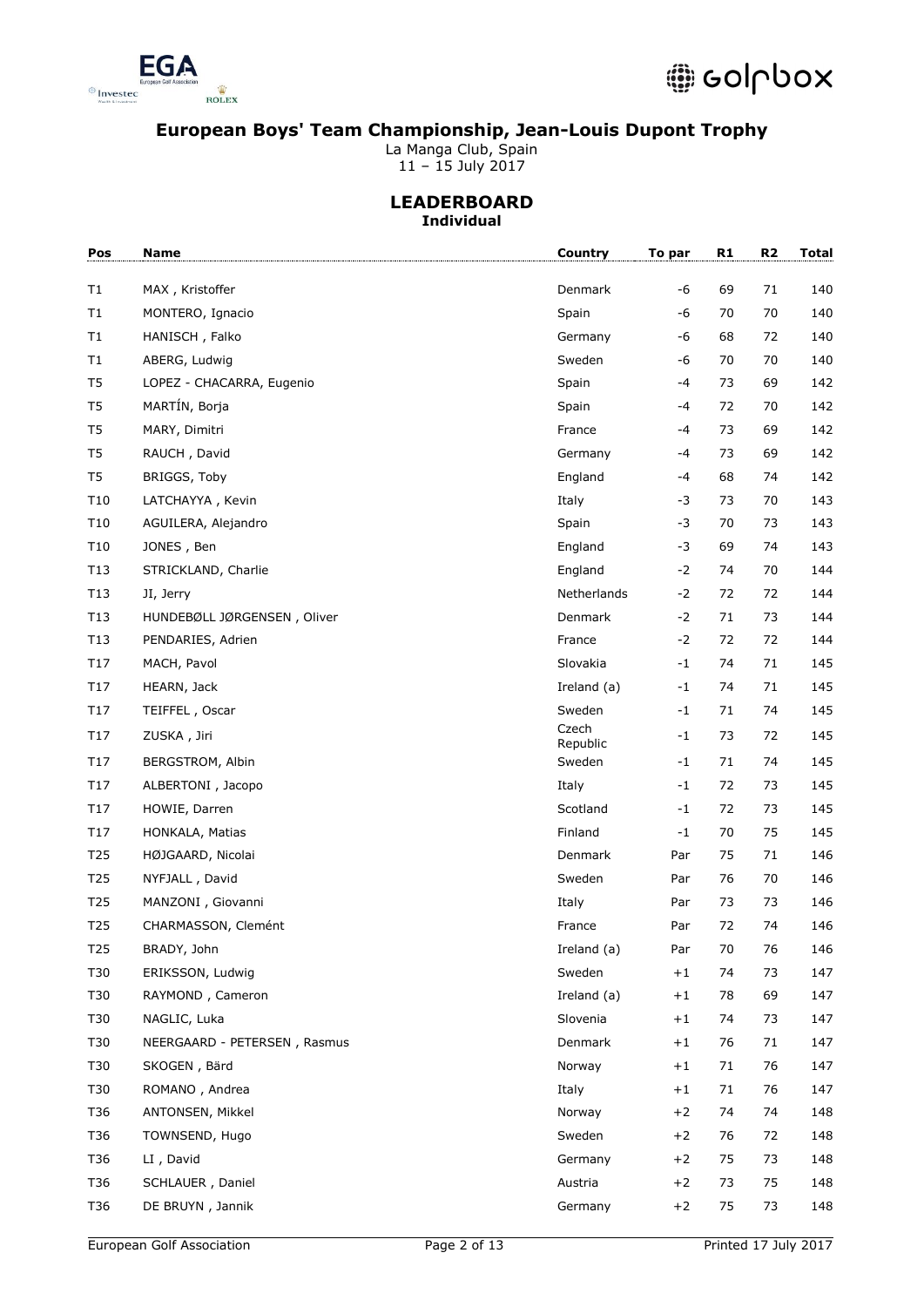

La Manga Club, Spain

11 – 15 July 2017

### **LEADERBOARD Individual**

| Pos             | <b>Name</b>               | Country                    | To par | R <sub>1</sub> | R <sub>2</sub> | <b>Total</b> |
|-----------------|---------------------------|----------------------------|--------|----------------|----------------|--------------|
| T41             | CAMPIGLI, Massimiliano    | Italy                      | $+3$   | 77             | 72             | 149          |
| T41             | LEAL, Gonzalo             | Spain                      | $+3$   | 71             | 78             | 149          |
| T43             | HØJGAARD, Rasmus          | Denmark                    | $+4$   | 78             | 72             | 150          |
| T43             | JANIK, Petr               | Czech<br>Republic          | $+4$   | 78             | 72             | 150          |
| T43             | MARGOLIS, Paul            | France                     | $+4$   | 78             | 72             | 150          |
| T43             | <b>BACHEM, Nick</b>       | Germany                    | $+4$   | 75             | 75             | 150          |
| T43             | TOOROP, Mike              | Netherlands                | $+4$   | 75             | 75             | 150          |
| T43             | KAMML, Paul               | Austria                    | $+4$   | 78             | 72             | 150          |
| T43             | PINEAU, Pierre            | France                     | $+4$   | 76             | 74             | 150          |
| T43             | ROUSAUD, Eduard           | Spain                      | $+4$   | 74             | 76             | 150          |
| T51             | PALTRINIERI, Julien       | Italy                      | $+5$   | 77             | 74             | 151          |
| T <sub>51</sub> | HRUBY, Petr               | Czech<br>Republic          | $+5$   | 79             | 72             | 151          |
| T <sub>51</sub> | MCINTOSH, Eric            | Scotland                   | $+5$   | 77             | 74             | 151          |
| T <sub>51</sub> | JAEGER, Claus             | Austria                    | $+5$   | 75             | 76             | 151          |
| T51             | KORSGAARD SEJR, Frederick | Denmark                    | $+5$   | 76             | 75             | 151          |
| T <sub>51</sub> | LAI, Henry                | Netherlands                | $+5$   | 74             | 77             | 151          |
| T51             | WILLIAMS, Robin           | England                    | $+5$   | 76             | 75             | 151          |
| <b>T58</b>      | JÄRVINEN, Eemeli          | Finland                    | $+6$   | 77             | 75             | 152          |
| <b>T58</b>      | WILHELMSEN, Markus        | Norway                     | $+6$   | 78             | 74             | 152          |
| <b>T58</b>      | NAVEAU, Gabriel           | France                     | $+6$   | 78             | 74             | 152          |
| <b>T58</b>      | SILTALA, Sakke            | Finland                    | $+6$   | 75             | 77             | 152          |
| <b>T58</b>      | MÄHÖNEN, Veeti            | Finland                    | $+6$   | 77             | 75             | 152          |
| <b>T58</b>      | STEINLECHNER, Maximilian  | Austria                    | $+6$   | 75             | 77             | 152          |
| <b>T58</b>      | ZEMAN, Matej              | Slovakia                   | $+6$   | 75             | 77             | 152          |
| T65             | POWER, Mark               | Ireland (a)                | $+7$   | 77             | 76             | 153          |
| T65             | STIRN, Gal Patrik         | Slovenia                   | $+7$   | 78             | 75             | 153          |
| T67             | FLANAGAN, Angus           | England                    | $+8$   | 84             | 70             | 154          |
| T67             | THOMASSEN, Eirik          | Norway                     | $+8$   | 76             | 78             | 154          |
| T67             | ZAPLETAL, Matyas          | Czech<br>Republic<br>Czech | $+8$   | 76             | 78             | 154          |
| T67             | SCHELLONG, Nicolas        | Republic                   | $+8$   | 74             | 80             | 154          |
| T71             | POGORELCNIK HOJNIK, Nik   | Slovenia                   | $+9$   | 76             | 79             | 155          |
| T71             | MAYER, Tim                | Germany                    | $+9$   | 80             | 75             | 155          |
| T71             | POTOCAR, Vid              | Slovenia                   | $+9$   | 81             | 74             | 155          |
| T71             | PATERSON, John            | Scotland                   | $+9$   | 79             | 76             | 155          |
| T71             | BURKELCA, Kristjan Vojteh | Slovenia                   | $+9$   | 75             | 80             | 155          |
| T76             | SCHNEIDER, Dominic        | Austria                    | $+10$  | 80             | 76             | 156          |
| T76             | SIWY, David               | Czech<br>Republic          | $+10$  | 80             | 76             | 156          |
| T76             | GODDARD, Harry            | England                    | $+10$  | 78             | 78             | 156          |
| T76             | VIDA, Sebastian           | Slovakia                   | $+10$  | 77             | 79             | 156          |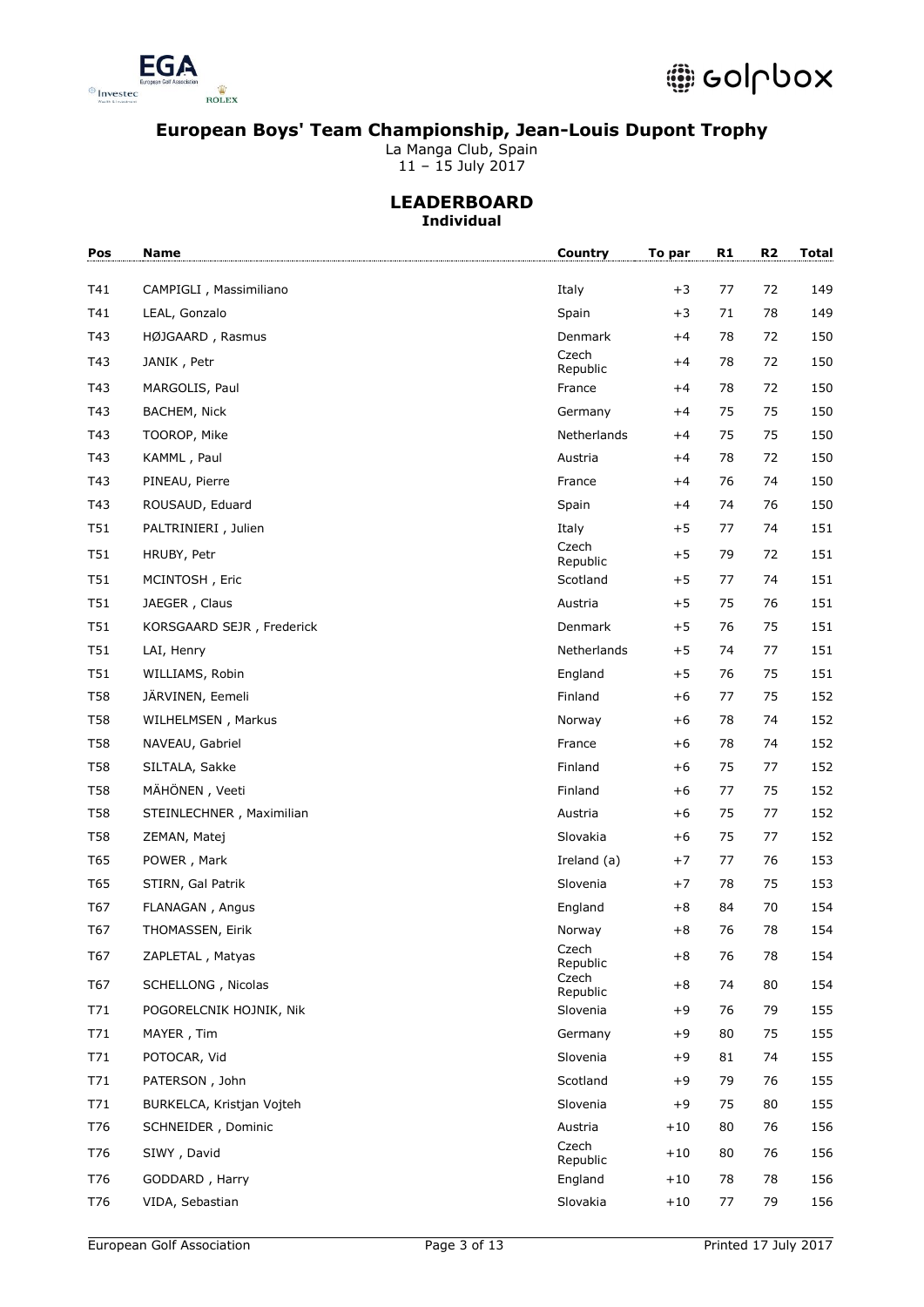

La Manga Club, Spain

11 – 15 July 2017

### **LEADERBOARD Individual**

| Pos | Country<br><b>Name</b> |             | To par | R <sub>1</sub> | R <sub>2</sub> | Total |
|-----|------------------------|-------------|--------|----------------|----------------|-------|
| T76 | VAN DIJK, Felix        | Netherlands | $+10$  | 77             | 79             | 156   |
| T76 | SUOMALAINEN, Juho      | Finland     | $+10$  | 76             | 80             | 156   |
| T82 | VAN TILBURG, Nordin    | Netherlands | $+11$  | 77             | 80             | 157   |
| T82 | LEWIS, Irvine          | Scotland    | $+11$  | 79             | 78             | 157   |
| T82 | BLACK, Reece           | Ireland (a) | $+11$  | 76             | 81             | 157   |
| T85 | WATT, Mark             | Scotland    | $+12$  | 82             | 76             | 158   |
| T85 | PAPUNEN, Perre         | Finland     | $+12$  | 78             | 80             | 158   |
| T85 | BRUCE, Callum          | Scotland    | $+12$  | 80             | 78             | 158   |
| 88  | PEDERSEN, Magnus       | Norway      | $+14$  | 81             | 79             | 160   |
| T89 | BAKKENES, Piet Hein    | Netherlands | $+15$  | 85             | 76             | 161   |
| T89 | ČERMAN, Matej          | Slovakia    | $+15$  | 83             | 78             | 161   |
| T89 | MORAN, Robert          | Ireland (a) | $+15$  | 85             | 76             | 161   |
| 92  | ZUŠT'ÁK, Lukáš         | Slovakia    | $+16$  | 79             | 83             | 162   |
| 93  | REGNER, Niklas         | Austria     | $+17$  | 84             | 79             | 163   |
| 94  | OLES, Richard          | Slovakia    | $+19$  | 86             | 79             | 165   |
| 95  | EGE, Mats              | Norway      | $+21$  | 83             | 84             | 167   |
| 96  | STRASEK, Ziga          | Slovenia    | $+24$  | 87             | 83             | 170   |
|     |                        |             |        |                |                |       |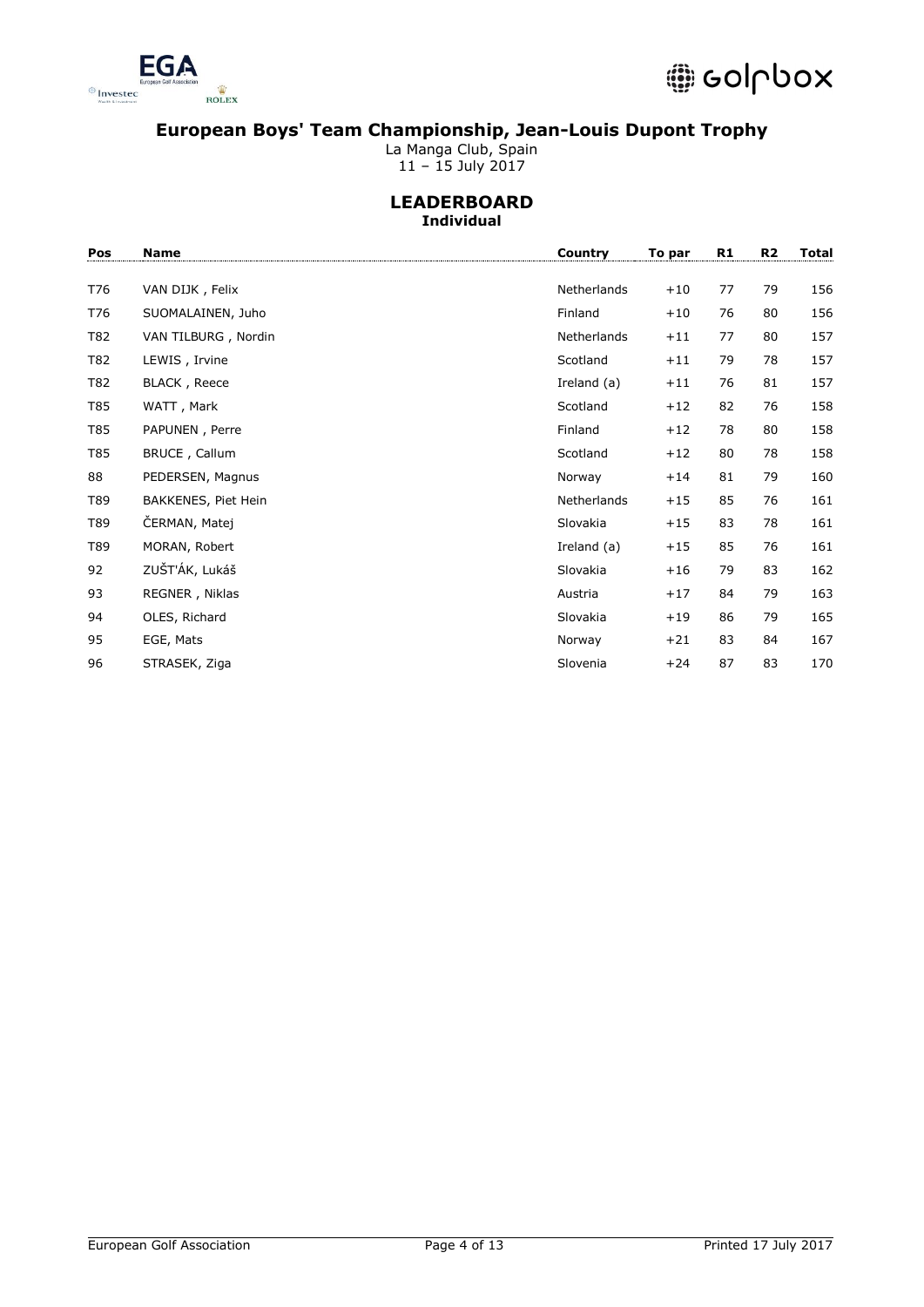

La Manga Club, Spain

11 – 15 July 2017

### **LEADERBOARD Teams**

| <b>Name</b>           | Country | To par | R1  | R <sub>2</sub> | <b>Total</b> |
|-----------------------|---------|--------|-----|----------------|--------------|
|                       |         |        |     |                |              |
| <b>SPAIN</b>          |         | $-16$  | 356 | 358            | 714          |
| <b>SWEDEN</b>         |         | -9     | 362 | 359            | 721          |
| <b>DENMARK</b>        |         | $-5$   | 367 | 358            | 725          |
| <b>ITALY</b>          |         | $-2$   | 366 | 362            | 728          |
| <b>GERMANY</b>        |         | $-2$   | 366 | 362            | 728          |
| <b>ENGLAND</b>        |         | $-2$   | 365 | 363            | 728          |
| <b>FRANCE</b>         |         | $+2$   | 371 | 361            | 732          |
| <b>IRELAND</b>        |         | $+13$  | 375 | 368            | 743          |
| <b>CZECH REPUBLIC</b> |         | $+20$  | 380 | 370            | 750          |
| <b>NETHERLANDS</b>    |         | $+24$  | 375 | 379            | 754          |
| <b>FINLAND</b>        |         | $+27$  | 375 | 382            | 757          |
| <b>AUSTRIA</b>        |         | $+27$  | 381 | 376            | 757          |
| <b>NORWAY</b>         |         | $+31$  | 380 | 381            | 761          |
| <b>SCOTLAND</b>       |         | $+34$  | 387 | 377            | 764          |
| <b>SLOVENIA</b>       |         | $+35$  | 384 | 381            | 765          |
| <b>SLOVAKIA</b>       |         | $+42$  | 388 | 384            | 772          |
|                       |         |        |     |                |              |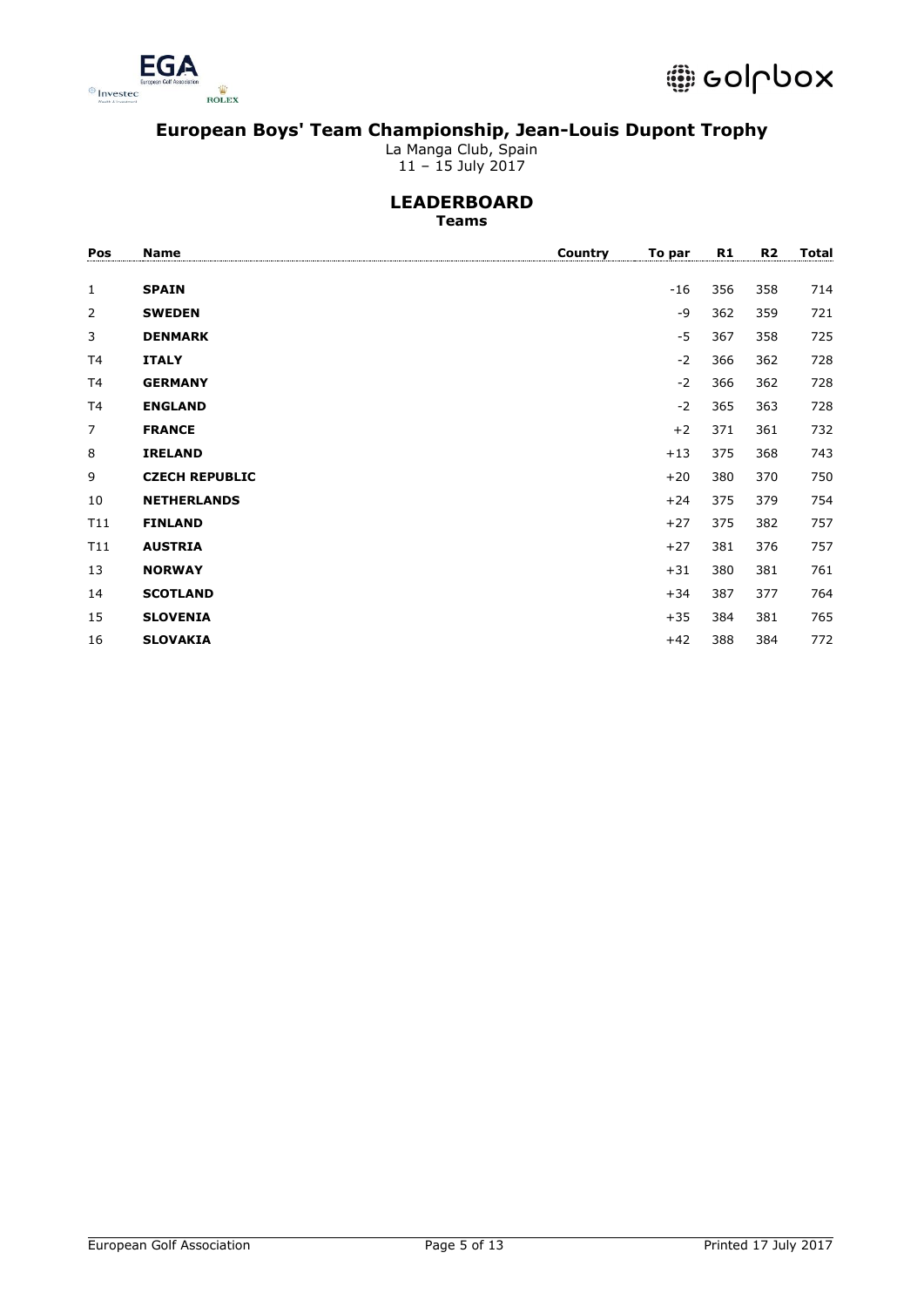



La Manga Club, Spain 11 – 15 July 2017

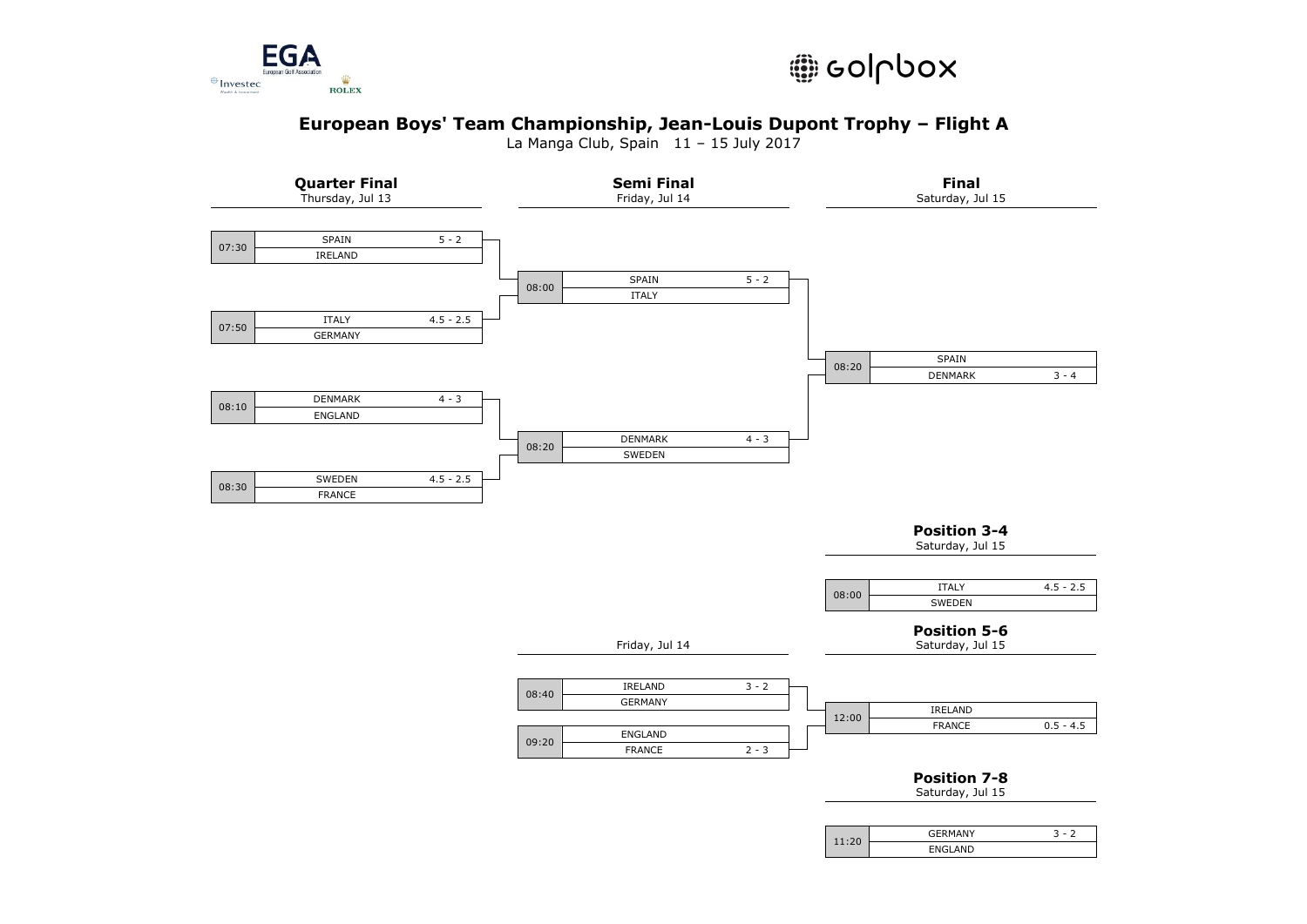

La Manga Club, Spain

11 – 15 July 2017

# **MATCH RESULT Flight A**

### **Quarter Final**

Thursday, Jul 13

# Eduard Rousaud / Alejandro Aguilera 1

| Gonzalo Leal / Ignacio Montero |               | 1 Hole | 0             | John Brady / Jack Hearn |
|--------------------------------|---------------|--------|---------------|-------------------------|
| Eugenio Lopez - Chacarra       | 0             | 21st   |               | Reece Black             |
| Alejandro Aguilera             |               | 3&2    | 0             | John Brady              |
| <b>Eduard Rousaud</b>          | $\frac{1}{2}$ | Halved | $\frac{1}{2}$ | Jack Hearn              |
| Ignacio Montero                |               | 1 Hole | 0             | Mark Power              |
| Borja Martín                   | $\frac{1}{2}$ | Halved | $\frac{1}{2}$ | Robert Moran            |

| <b>SPAIN</b>       |               |        |      |               | <b>IRELAND</b> |
|--------------------|---------------|--------|------|---------------|----------------|
| Alejandro Aguilera | 1             | 6&5    |      | $\Omega$      | Mark Power /   |
| / Ignacio Montero  | $\mathbf{1}$  | 1 Hole |      | $\Omega$      | John Brady /   |
| o Lopez - Chacarra | $\Omega$      |        | 21st | $\mathbf{1}$  | Reece Black    |
| Alejandro Aguilera | $\mathbf{1}$  | 382    |      | $\Omega$      | John Brady     |
| Eduard Rousaud     | $\frac{1}{2}$ | Halved |      | $\frac{1}{2}$ | Jack Hearn     |
| Ignacio Montero    | $\mathbf{1}$  | 1 Hole |      | $\Omega$      | Mark Power     |
| Borja Martín       | $\frac{1}{2}$ | Halved |      | $\frac{1}{2}$ | Robert Moran   |
|                    | 5             |        |      | 2             |                |

| Mark Power / Cameron Raymond |
|------------------------------|
| John Brady / Jack Hearn      |
| Reece Black                  |
| John Brady                   |
| Jack Hearn                   |
| Mark Power                   |
| Robert Moran                 |
|                              |
|                              |

# **Quarter Final**

Thursday, Jul 13

|                                       | 4.5           |        |     | 2.5           |                             |
|---------------------------------------|---------------|--------|-----|---------------|-----------------------------|
| Jacopo Albertoni                      |               | 2&1    |     | 0             | Falko Hanisch               |
| Giovanni Manzoni                      | 0             |        | 3&2 |               | Nick Bachem                 |
| Kevin Latchayya                       | $\frac{1}{2}$ | Halved |     | $\frac{1}{2}$ | Jannik De Bruyn             |
| Andrea Romano                         |               | 2&1    |     | 0             | David Li                    |
| Massimiliano Campigli                 |               | 2&1    |     | 0             | David Rauch                 |
| Jacopo Albertoni / Julien Paltrinieri | $\mathbf 0$   |        | 2&1 |               | Falko Hanisch / David Rauch |
| Giovanni Manzoni / Kevin Latchayya    |               | 1 Hole |     | U             | Nick Bachem / Jannik De Bri |

| oni / Kevin Latchayya     | 1             | 1 Hole |     | $\Omega$      | Nick Bachem / J      |
|---------------------------|---------------|--------|-----|---------------|----------------------|
| toni / Julien Paltrinieri | 0             |        | 2&1 | 1             | Falko Hanisch /      |
| Massimiliano Campigli     | 1             | 2&1    |     | 0             | David Rauch          |
| Andrea Romano             | 1             | 2&1    |     | $\Omega$      | David Li             |
| Kevin Latchayya           | $\frac{1}{2}$ | Halved |     | $\frac{1}{2}$ | Jannik De Bruyn      |
| Giovanni Manzoni          | 0             |        | 3&2 | 1             | Nick Bachem          |
| Jacono Albertoni          |               | 281    |     |               | <b>Falko Hanisch</b> |

### ITALY GERMANY

| Giovanni Manzoni / Kevin Latchayya    | 1             | 1 Hole |     | $\mathbf 0$   | Nick Bachem / Jannik De Bruyn |
|---------------------------------------|---------------|--------|-----|---------------|-------------------------------|
| Jacopo Albertoni / Julien Paltrinieri | $\mathbf 0$   |        | 2&1 | 1             | Falko Hanisch / David Rauch   |
| Massimiliano Campigli                 | 1             | 2&1    |     | $\mathbf{0}$  | David Rauch                   |
| Andrea Romano                         | 1             | 2&1    |     | $\mathbf 0$   | David Li                      |
| Kevin Latchayya                       | $\frac{1}{2}$ | Halved |     | $\frac{1}{2}$ | Jannik De Bruyn               |
| Giovanni Manzoni                      | $\mathbf 0$   |        | 3&2 | 1             | Nick Bachem                   |
| Jacopo Albertoni                      | 1             | 2&1    |     | $\mathbf 0$   | Falko Hanisch                 |
|                                       | 4.5           |        |     | 2.5           |                               |
|                                       |               |        |     |               |                               |

### **Quarter Final** Thursday, Jul 13

### Rasmus Højgaard / Oliver Hundebøll Jørgensen 1 Kristoffer Max / Nicolai Højgaard 0 Oliver Hundebøll Jørgensen 1 Rasmus Højgaard 1 Frederick Korsgaard Sejr 1 Nicolai Højgaard 0 Rasmus Neergaard - Petersen 3

| <b>DENMARK</b> |              |        |     |              | <b>ENGLAND</b> |
|----------------|--------------|--------|-----|--------------|----------------|
| øll Jørgensen  | $\mathbf{1}$ | 1 Hole |     | $\mathbf 0$  | Ben Jones /    |
| olai Højgaard: | $\mathbf 0$  |        | 4&3 | $\mathbf{1}$ | Charlie Stricl |
| øll Jørgensen  | 1            | 6&4    |     | $\mathbf 0$  | Ben Jones      |
| nus Højgaard   | $\mathbf{1}$ | 2&1    |     | $\mathbf 0$  | Robin Willian  |
| orsgaard Sejr  | $\mathbf{1}$ | 4&2    |     | $\mathbf 0$  | Angus Flana    |
| olai Højgaard: | $\mathbf 0$  |        | 4&2 | $\mathbf{1}$ | Charlie Stricl |
| ırd - Petersen | $\mathbf 0$  |        | 3&2 | $\mathbf{1}$ | Toby Briggs    |
|                |              |        |     | з            |                |

| Ben Jones / Robin Williams       |
|----------------------------------|
| Charlie Strickland / Toby Briggs |
| Ben Jones                        |
| Robin Williams                   |
| Angus Flanagan                   |
| Charlie Strickland               |
| <b>Toby Briggs</b>               |
|                                  |

# **Quarter Final**

Thursday, Jul 13

- 
- 
- 
- 
- 
- 

### **4.5 2.5**

- SWEDEN FRANCE
- Ludwig Eriksson / David Nyfjall 1 1 1 Hole 0 Pierre Pineau / Dimitri Mary Ludwig Aberg / Albin Bergstrom 1 5&4 0 Adrien Pendaries / Paul Margolis Hugo Townsend 1 1 Hole 1 0 Pierre Pineau David Nyfjall 0 1 6&4 1 Clemént Charmasson Ludwig Aberg 0 1 Hole 1 Paul Margolis Oscar Teiffel 1 4&3 0 Adrien Pendaries Albin Bergstrom ½ Halved ½ Dimitri Mary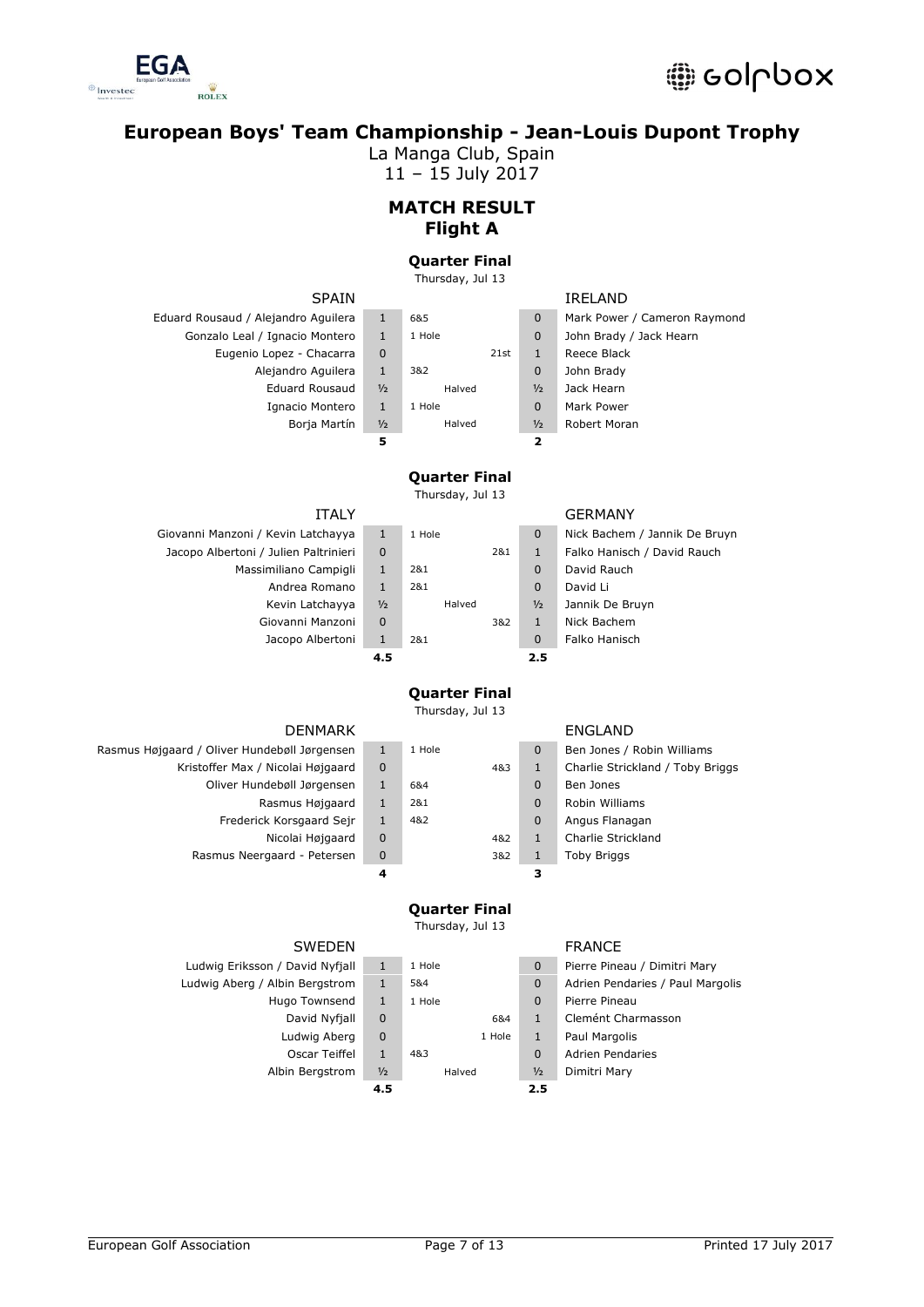

La Manga Club, Spain

11 – 15 July 2017

# **MATCH RESULT Flight A**

### **Semi Final**

Friday, Jul 14

SPAIN

| <b>SPAIN</b>                        |               |        |               | <b>ITALY</b>                       |
|-------------------------------------|---------------|--------|---------------|------------------------------------|
| Gonzalo Leal / Ignacio Montero      | 0             | 1 Hole |               | Giovanni Manzoni / Kevin Latchayya |
| Alejandro Aquilera / Eduard Rousaud | 1             | 4&3    | 0             | Jacopo Albertoni / Andrea Romano   |
| Borja Martín                        | 1             | 4&3    | 0             | Massimiliano Campigli              |
| Alejandro Aguilera                  | 1             | 4&3    | 0             | Julien Paltrinieri                 |
| Eugenio Lopez - Chacarra            | $\frac{1}{2}$ | Halved | $\frac{1}{2}$ | Kevin Latchayya                    |
| <b>Eduard Rousaud</b>               | 1             | 3&2    | 0             | Andrea Romano                      |
| Gonzalo Leal                        | $\frac{1}{2}$ | Halved | $\frac{1}{2}$ | Giovanni Manzoni                   |
|                                     | 5             |        |               |                                    |
|                                     |               |        |               |                                    |

# **Semi Final**

Friday, Jul 14

| PLIVILAIN                                     |             |         |              | <b>JWLDLIV</b>                    |
|-----------------------------------------------|-------------|---------|--------------|-----------------------------------|
| Oliver Hundebøll Jørgensen / Rasmus Højgaard  | 0           | 3&1     | 1            | Albin Bergstrom / Ludwig Eriksson |
| Frederick Korsgaard Sejr / Rasmus Neergaard - |             | 4&3     | $\mathbf{0}$ | David Nyfjall / Oscar Teiffel     |
| Oliver Hundebøll Jørgensen                    |             | 19th    | $\mathbf{0}$ | Hugo Townsend                     |
| Kristoffer Max                                |             | 5&3     | $\mathbf{0}$ | Ludwig Aberg                      |
| Frederick Korsgaard Sejr                      |             | 2&1     | $\mathbf{0}$ | Albin Bergstrom                   |
| Rasmus Højgaard                               | 0           | 2 Holes | 1            | Ludwig Eriksson                   |
| Rasmus Neergaard - Petersen                   | $\mathbf 0$ | 5&4     |              | David Nyfjall                     |

| <b>DENMARK</b>           |             |      |         |          | <b>SWEDEN</b>     |
|--------------------------|-------------|------|---------|----------|-------------------|
| nsen / Rasmus Højgaard   | $\mathbf 0$ |      | 3&1     |          | Albin Bergstrom   |
| ejr / Rasmus Neergaard - | 1           | 4&3  |         | $\Omega$ | David Nyfiall / C |
| ver Hundebøll Jørgensen  | 1           | 19th |         | $\Omega$ | Hugo Townsend     |
| Kristoffer Max           | 1           | 5&3  |         | $\Omega$ | Ludwig Aberg      |
| Frederick Korsgaard Sejr | 1           | 2&1  |         | $\Omega$ | Albin Bergstrom   |
| Rasmus Højgaard          | $\mathbf 0$ |      | 2 Holes | 1        | Ludwig Eriksson   |
| us Neergaard - Petersen  | $\mathbf 0$ |      | 5&4     | 1        | David Nyfjall     |
|                          |             |      |         |          |                   |

| $\Omega$     | 3&1     | 1            | Albin Bergstrom / Ludwig Eriksson |
|--------------|---------|--------------|-----------------------------------|
| $\mathbf{1}$ | 4&3     | 0            | David Nyfjall / Oscar Teiffel     |
| $\mathbf{1}$ | 19th    | 0            | Hugo Townsend                     |
| $\mathbf{1}$ | 5&3     | 0            | Ludwig Aberg                      |
| $\mathbf{1}$ | 2&1     | 0            | Albin Bergstrom                   |
| 0            | 2 Holes | 1            | Ludwig Eriksson                   |
| $\Omega$     | 5&4     | $\mathbf{1}$ | David Nyfjall                     |
| 4            |         |              |                                   |

### **Position 5-6** Friday, Jul 14

### IRELAND GERMANY

Cameron Raymond / Robert Moran 1 3&2 0 David Li / Tim Mayer Reece Black 0 5&4 1 Falko Hanisch Jack Hearn 1 2&1 0 David Rauch John Brady 0 3&2 1 Jannik De Bruyn Mark Power 1 7&6 0 Nick Bachem

| <b>ENGLAND</b>                 |   |        |        |   | <b>FRANCE</b>                  |
|--------------------------------|---|--------|--------|---|--------------------------------|
| Angus Flanagan / Harry Goddard | 0 |        | 1 Hole |   | Gabriel Naveau / Pierre Pineau |
| Charlie Strickland             |   | 2&1    |        | 0 | Clemént Charmasson             |
| Ben Jones                      | 0 |        | 1 Hole | 1 | <b>Adrien Pendaries</b>        |
| Robin Williams                 | 0 |        | 2&1    | 1 | Paul Margolis                  |
| <b>Toby Briggs</b>             |   | 1 Hole |        | 0 | Dimitri Mary                   |
|                                |   |        |        | з |                                |
|                                |   |        |        |   |                                |

**3 2**

**Position 7-8** Friday, Jul 14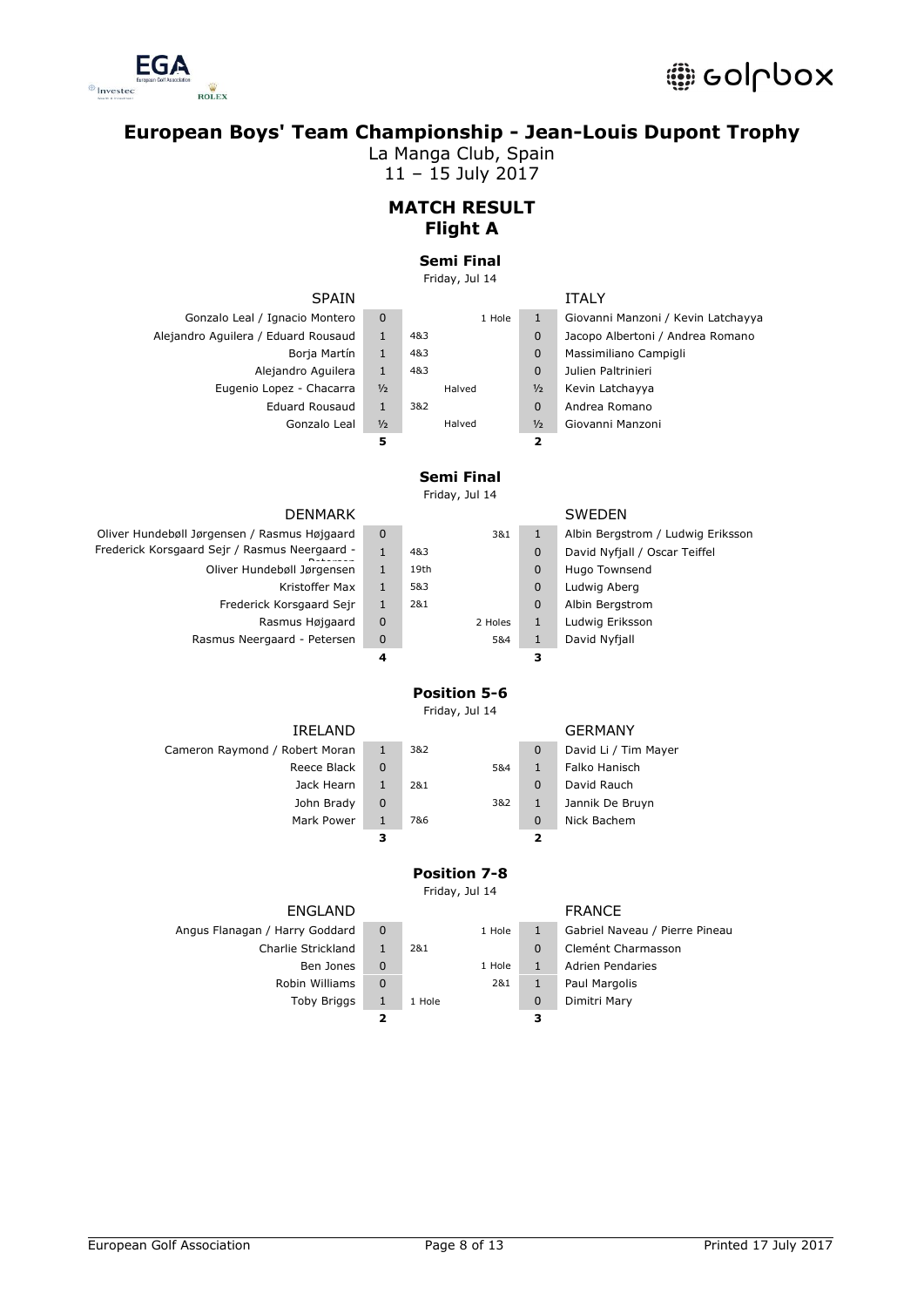



La Manga Club, Spain

11 – 15 July 2017

# **MATCH RESULT Flight A**

### **Final**

Saturday, Jul 15

| <b>JEAU</b>                             |   |
|-----------------------------------------|---|
| Eugenio Lopez - Chacarra / Gonzalo Leal | C |
| Eduard Rousaud / Alejandro Aguilera     | C |
| Borja Martín                            | 1 |
| Alejandro Aguilera                      | 1 |
| Gonzalo Leal                            | C |
| Ignacio Montero                         | C |
| <b>Eduard Rousaud</b>                   | 1 |
|                                         |   |

| <b>SPAIN</b>          |              |        |        |              | <b>DENMARK</b>    |
|-----------------------|--------------|--------|--------|--------------|-------------------|
| irra / Gonzalo Leal   | $\Omega$     |        | 3&1    | $\mathbf{1}$ | Frederick Korsgaa |
| Alejandro Aguilera    | $\Omega$     |        | 3&2    | 1            | Oliver Hundebøll  |
| Borja Martín          | $\mathbf{1}$ | 1 Hole |        | 0            | Oliver Hundebøll  |
| Alejandro Aguilera    | $\mathbf{1}$ | 5&4    |        | $\mathbf 0$  | Kristoffer Max    |
| Gonzalo Leal          | $\Omega$     |        | 1 Hole | 1            | Rasmus Neergaar   |
| Ignacio Montero       | $\Omega$     |        | 3&2    | 1            | Rasmus Højgaard   |
| <b>Eduard Rousaud</b> | $\mathbf{1}$ | 3&2    |        | 0            | Frederick Korsgaa |
|                       |              |        |        |              |                   |

| Eugenio Lopez - Chacarra / Gonzalo Leal | $\Omega$ | 3&1    |   | Frederick Korsgaard Sejr / Rasmus Neergaard - |
|-----------------------------------------|----------|--------|---|-----------------------------------------------|
| Eduard Rousaud / Alejandro Aquilera     | $\Omega$ | 3&2    |   | Oliver Hundebøll Jørgensen / Rasmus Højgaard  |
| Borja Martín                            |          | 1 Hole | 0 | Oliver Hundebøll Jørgensen                    |
| Alejandro Aguilera                      |          | 5&4    | 0 | Kristoffer Max                                |
| Gonzalo Leal                            | $\Omega$ | 1 Hole |   | Rasmus Neergaard - Petersen                   |
| Ignacio Montero                         | $\Omega$ | 3&2    |   | Rasmus Højgaard                               |
| <b>Eduard Rousaud</b>                   |          | 3&2    | 0 | Frederick Korsgaard Sejr                      |
|                                         |          |        | 4 |                                               |

# **Position 3-4**

Saturday, Jul 15

Giovanni Manzoni / Kevin Latchayya 1 Julien Paltrinieri / Jacopo Albertoni 1 Massimiliano Campigli 0 Andrea Romano 1 Kevin Latchayya 0 Giovanni Manzoni 1 Jacopo Albertoni 1/2

| <b>ITALY</b> |               |        |      |               | <b>SWEDEN</b> |
|--------------|---------------|--------|------|---------------|---------------|
| tchayya      | $\mathbf{1}$  | 3&2    |      | $\mathbf 0$   | David Nyfja   |
| lbertoni     | 1             | 4&2    |      | 0             | Albin Bergs   |
| Campigli     | 0             |        | 19th | 1             | Albin Bergst  |
| Romano       | 1             | 1 Hole |      | $\mathbf 0$   | Hugo Towns    |
| tchayya      | $\mathbf 0$   |        | 3&2  | $\mathbf{1}$  | Ludwig Erik   |
| Manzoni      | $\mathbf{1}$  | 2&1    |      | $\mathbf 0$   | David Nyfja   |
| lbertoni     | $\frac{1}{2}$ | Halved |      | $\frac{1}{2}$ | Oscar Teiffe  |
|              | 4.5           |        |      | 2.5           |               |

| David Nyfjall / Ludwig Eriksson |
|---------------------------------|
| Albin Bergstrom / Ludwig Aberg  |
| Albin Bergstrom                 |
| Hugo Townsend                   |
| Ludwig Eriksson                 |
| David Nyfjall                   |
| Oscar Teiffel                   |
|                                 |

### **Position 5-6** Saturday, Jul 15

Reece Black 0 1 Hole 1 Dimitri Mary

|                | 0.5           |        | 4.5           |                 |
|----------------|---------------|--------|---------------|-----------------|
| Reece Black    | 0             | 1 Hole | 1             | Dimitri Mary    |
| John Brady     | $\frac{1}{2}$ | Halved | $\frac{1}{2}$ | Paul Margolis   |
| Jack Hearn     | 0             | 1 Hole | $\mathbf{1}$  | Gabriel Naveau  |
| Mark Power     | 0             | 4&3    | 1             | Clemént Charm   |
| on Raymond     | 0             | 4&3    | 1             | Pierre Pineau / |
| <b>IRELAND</b> |               |        |               | <b>FRANCE</b>   |

**Position 7-8** Saturday, Jul 15

Robert Moran / Cameron Raymond 0 4&3 1 Pierre Pineau / Adrien Pendaries Mark Power 0 1 4&3 1 Clemént Charmasson

### GERMANY FNGI AND

Falko Hanisch 0 381 1 Ben Jones

Jannik De Bruyn / Nick Bachem 1 5&3 0 Angus Flanagan / Harry Goddard David Rauch 1 3&1 0 Charlie Strickland David Li 0 2&1 1 Toby Briggs Tim Mayer 1 5&4 0 Robin Williams **3 2**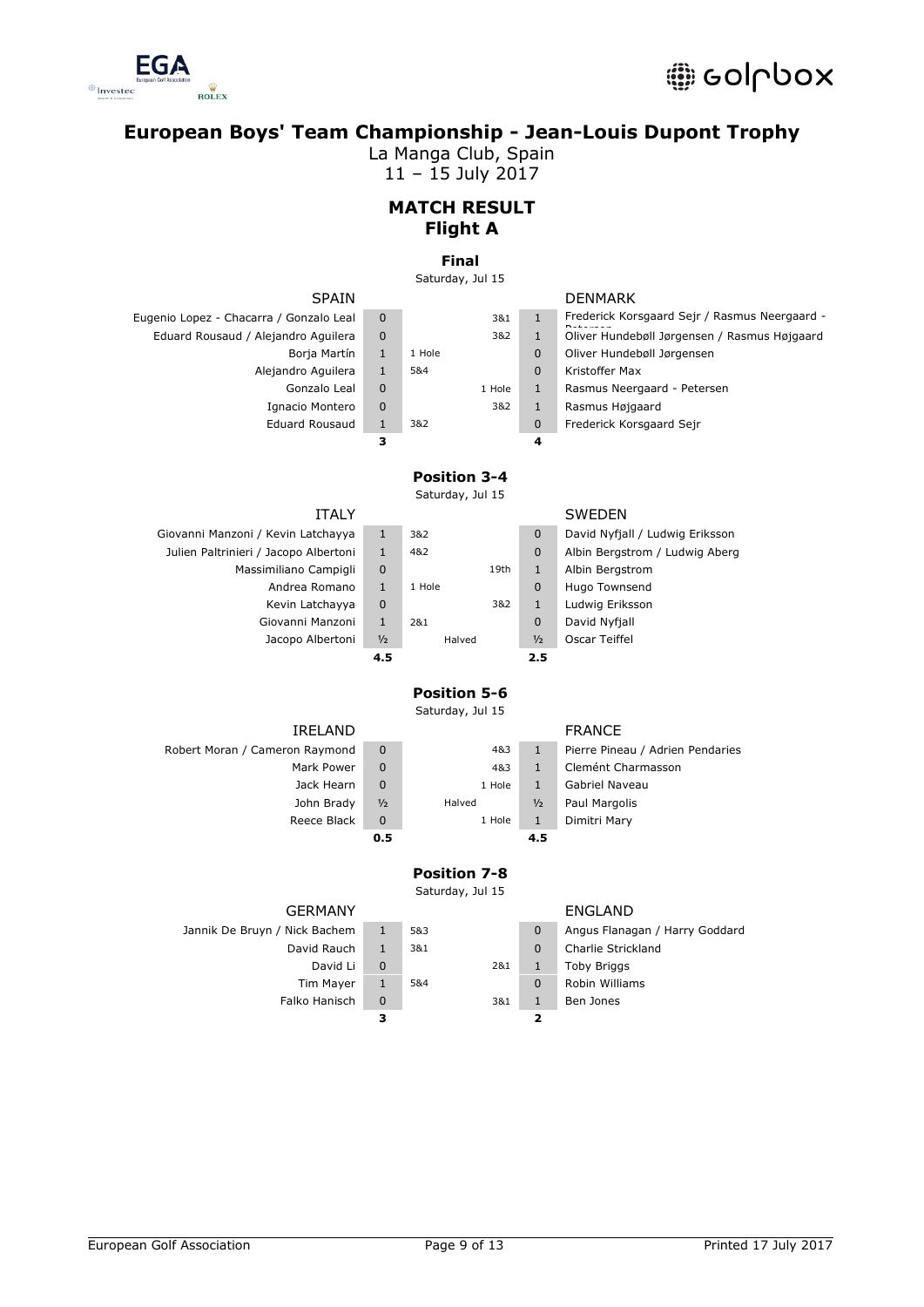



La Manga Club, Spain 11 – 15 July 2017

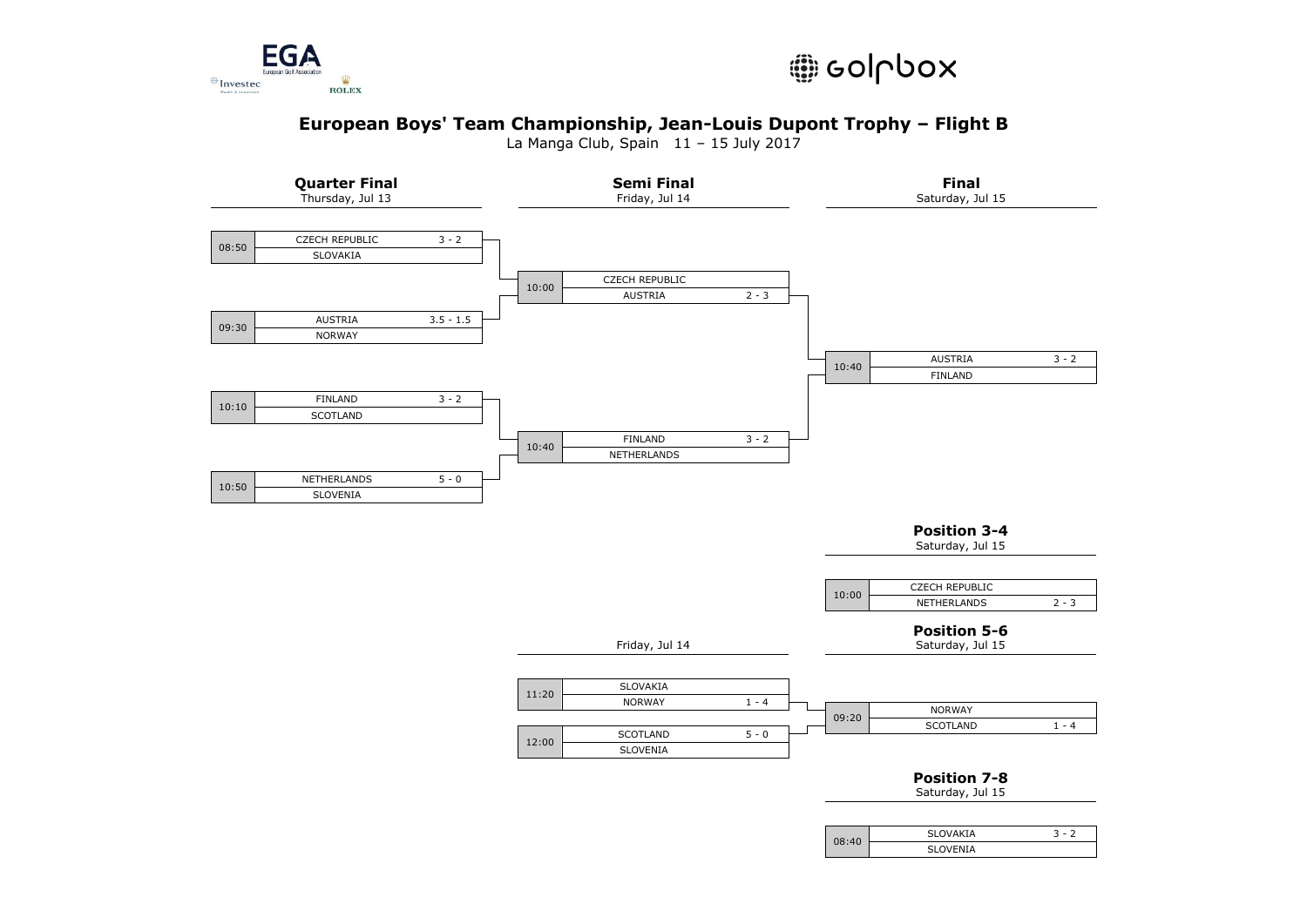

La Manga Club, Spain

11 – 15 July 2017

# **MATCH RESULT Flight B**

### **Quarter Final**

Thursday, Jul 13

| <b>CZECH REPUBLIC</b>               |                |                      |                | <b>SLOVAKIA</b>                       |
|-------------------------------------|----------------|----------------------|----------------|---------------------------------------|
| Petr Hruby / David Siwy             | 0              | 6&4                  | $\mathbf{1}$   | Richard Oles / Matej Čerman           |
| Nicolas Schellong                   | $\mathbf{1}$   | 5&4                  | 0              | Matej Zeman                           |
| Petr Janik                          | $\mathbf 0$    | 1 Hole               | $\mathbf{1}$   | Pavol Mach                            |
| Matyas Zapletal                     | $\mathbf{1}$   | 7&5                  | 0              | Sebastian Vida                        |
| Jiri Zuska                          | $\mathbf{1}$   | 1 Hole               | $\mathbf{0}$   | Lukáš ZušťÁk                          |
|                                     | з              |                      | 2              |                                       |
|                                     |                | <b>Quarter Final</b> |                |                                       |
|                                     |                | Thursday, Jul 13     |                |                                       |
| <b>AUSTRIA</b>                      |                |                      |                | <b>NORWAY</b>                         |
| Niklas Regner / Dominic Schneider   | $\mathbf{1}$   | 2&1                  | 0              | Mats Ege / Magnus Pedersen            |
| Paul Kamml                          | $\Omega$       | 2&1                  | $\mathbf{1}$   | Eirik Thomassen                       |
| Claus Jaeger                        | $\mathbf{1}$   | 4&3                  | $\overline{0}$ | Bärd Skogen                           |
| Daniel Schlauer                     | $\mathbf{1}$   | 5&3                  | $\overline{0}$ | Mikkel Antonsen                       |
| Maximilian Steinlechner             | $\frac{1}{2}$  | Halved               | $\frac{1}{2}$  | Markus Wilhelmsen                     |
|                                     | 3.5            |                      | 1.5            |                                       |
|                                     |                | <b>Quarter Final</b> |                |                                       |
|                                     |                | Thursday, Jul 13     |                |                                       |
| <b>FINLAND</b>                      |                |                      |                | <b>SCOTLAND</b>                       |
| Sakke Siltala / Juho Suomalainen    | 0              | 5&4                  | $\mathbf{1}$   | Callum Bruce / Irvine Lewis           |
| Perre Papunen                       | $\overline{0}$ | 1 Hole               | $\mathbf{1}$   | Darren Howie                          |
| Matias Honkala                      | $\mathbf{1}$   | 3&2                  | $\mathbf{0}$   | Mark Watt                             |
| Veeti Mähönen                       | $\mathbf{1}$   | 1 Hole               | 0              | John Paterson                         |
| Eemeli Järvinen                     | $\mathbf{1}$   | 1 Hole               | 0              | Eric Mcintosh                         |
|                                     | з              |                      | 2              |                                       |
|                                     |                | <b>Quarter Final</b> |                |                                       |
|                                     |                | Thursday, Jul 13     |                |                                       |
| <b>NETHERLANDS</b>                  |                |                      |                | <b>SLOVENIA</b>                       |
| Piet Hein Bakkenes / Felix Van Dijk | $\mathbf{1}$   | 5&3                  | 0              | Ziga Strasek / Nik Pogorelcnik Hojnik |
| Jerry Ji                            | $\mathbf{1}$   | 3&2                  | 0              | Vid Potocar                           |
| Mike Toorop                         | $\mathbf{1}$   | 4&2                  | 0              | Kristjan Vojteh Burkelca              |
| Nordin Van Tilburg                  | $\mathbf{1}$   | 4&3                  | 0              | Luka Naglic                           |
| Henry Lai                           | 1              | 1 Hole               | $\mathbf{0}$   | Gal Patrik Stirn                      |

| n | Vid Potoc  |
|---|------------|
| n | Kristjan \ |
| n | Luka Nac   |
| n | Gal Patril |

### CZECH REPUBLIC AUSTRIA

| Petr Janik / Petr Hruby | $\mathbf 0$              | 20th |                          | Niklas Regner / |
|-------------------------|--------------------------|------|--------------------------|-----------------|
| David Siwy              | $\Omega$                 | 4&2  |                          | Maximilian Stei |
| Nicolas Schellong       | $\Omega$                 | 5&3  |                          | Daniel Schlauer |
| Jiri Zuska              |                          | 3&2  |                          | Paul Kamml      |
| Matyas Zapletal         |                          | 2&1  |                          | Claus Jaeger    |
|                         | $\overline{\phantom{0}}$ |      | $\overline{\phantom{0}}$ |                 |

**5 0**

**Semi Final** Friday, Jul 14

| $\overline{0}$ |     | 20th | 1 |
|----------------|-----|------|---|
| $\overline{0}$ |     | 4&2  | 1 |
| $\overline{0}$ |     | 5&3  | 1 |
| $\mathbf{1}$   | 3&2 |      | 0 |
| 1              | 2&1 |      | 0 |
| 2              |     |      | з |

| Petr Janik / Petr Hruby | 0        | 20th |          | Niklas Regner / Dominic Schneider |
|-------------------------|----------|------|----------|-----------------------------------|
| David Siwy              | $\Omega$ | 4&2  |          | Maximilian Steinlechner           |
| Nicolas Schellong       | 0        | 5&3  |          | Daniel Schlauer                   |
| Jiri Zuska              |          | 3&2  | $\Omega$ | Paul Kamml                        |
| Matyas Zapletal         |          | 2&1  | $\Omega$ | Claus Jaeger                      |
|                         |          |      |          |                                   |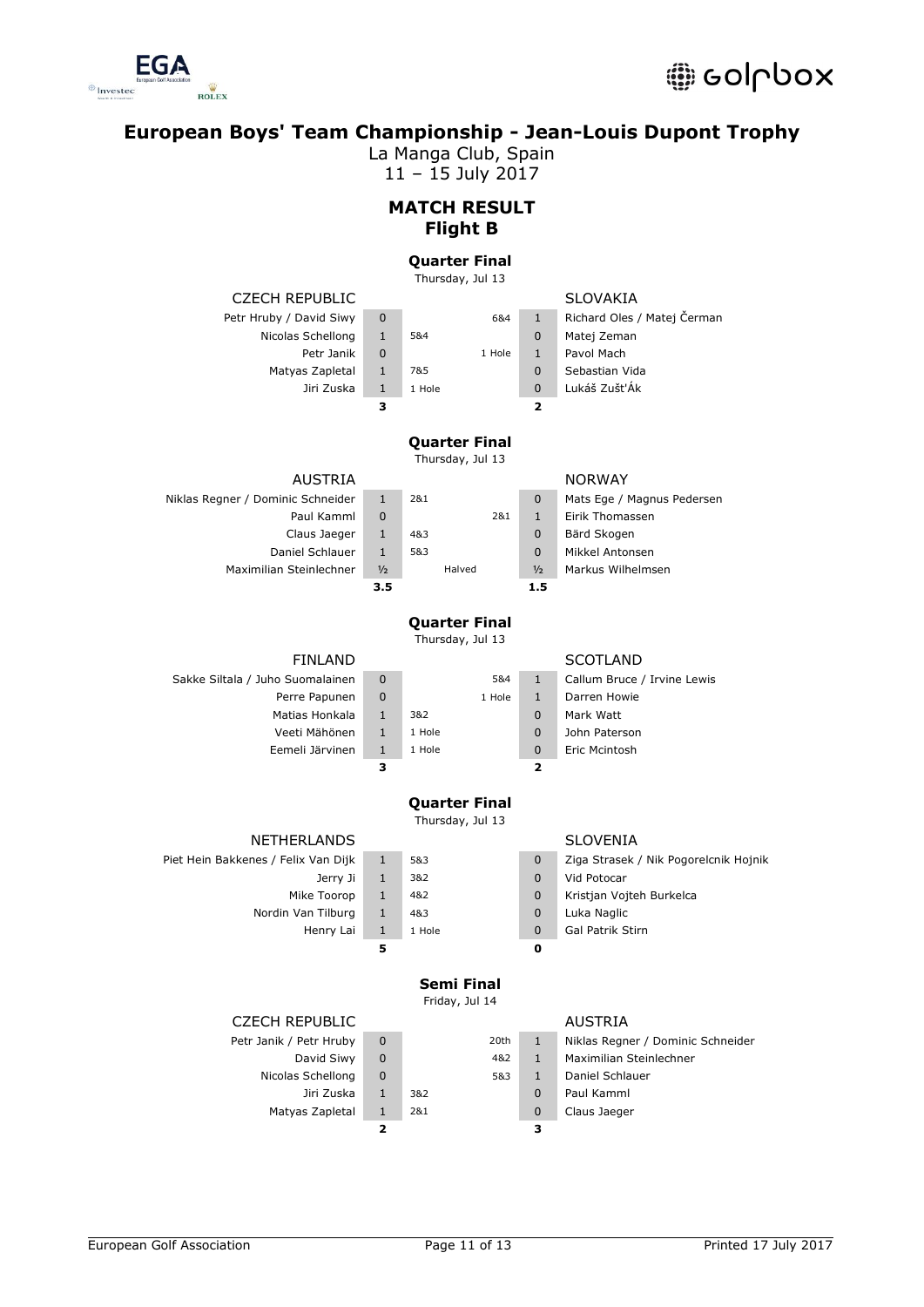

La Manga Club, Spain

11 – 15 July 2017

# **MATCH RESULT Flight B**

# **Semi Final**

|                                                      |                              | Friday, Jul 14      |      |                         |                                        |
|------------------------------------------------------|------------------------------|---------------------|------|-------------------------|----------------------------------------|
| <b>FINLAND</b>                                       |                              |                     |      |                         | <b>NETHERLANDS</b>                     |
| Sakke Siltala / Perre Papunen                        | 0                            | 1 Hole              |      | $\mathbf{1}$            | Piet Hein Bakkenes / Felix Van Dijk    |
| Juho Suomalainen                                     | $\mathbf{1}$                 | 2&1                 |      | 0                       | Mike Toorop                            |
| Matias Honkala                                       | 0                            |                     | 19th | $\mathbf{1}$            | Jerry Ji                               |
| Veeti Mähönen                                        | $\mathbf{1}$                 | 1 Hole              |      | 0                       | Nordin Van Tilburg                     |
| Eemeli Järvinen                                      | $\mathbf{1}$                 | 22nd                |      | 0                       | Henry Lai                              |
|                                                      | з                            |                     |      | 2                       |                                        |
|                                                      |                              | <b>Position 5-6</b> |      |                         |                                        |
|                                                      |                              | Friday, Jul 14      |      |                         |                                        |
| SLOVAKIA                                             |                              |                     |      |                         | <b>NORWAY</b>                          |
| Richard Oles / Matej Čerman                          | 0                            |                     | 5&4  | $\mathbf{1}$            | Mikkel Antonsen / Mats Ege             |
| Sebastian Vida                                       | $\mathbf{0}$                 |                     | 5&4  | $\mathbf{1}$            | Magnus Pedersen                        |
| Pavol Mach                                           | $\frac{1}{2}$                | Halved              |      | $\frac{1}{2}$           | Eirik Thomassen                        |
| Matej Zeman                                          | $\frac{1}{2}$                | Halved              |      | $\frac{1}{2}$           | Markus Wilhelmsen                      |
| Lukáš ZušťÁk                                         | 0                            |                     | 7&6  | $\mathbf{1}$            | Bärd Skogen                            |
|                                                      | 1                            |                     |      | 4                       |                                        |
|                                                      |                              | <b>Position 7-8</b> |      |                         |                                        |
|                                                      |                              | Friday, Jul 14      |      |                         |                                        |
| <b>SCOTLAND</b>                                      |                              |                     |      |                         | SLOVENIA                               |
| Irvine Lewis / Callum Bruce                          | $\mathbf{1}$                 | 2&1                 |      | 0                       | Vid Potocar / Kristjan Vojteh Burkelca |
| Darren Howie                                         | $\mathbf{1}$                 | 7&5                 |      | 0                       | Gal Patrik Stirn                       |
| John Paterson                                        | $\mathbf{1}$                 | 1 Hole              |      | 0                       | Luka Naglic                            |
| Mark Watt                                            | $\mathbf{1}$                 | 2&1                 |      | 0                       | Nik Pogorelcnik Hojnik                 |
| Eric Mcintosh                                        | $\mathbf{1}$                 | 5&4                 |      | $\mathbf{0}$            | Ziga Strasek                           |
|                                                      | 5                            |                     |      | 0                       |                                        |
|                                                      |                              | <b>Final</b>        |      |                         |                                        |
|                                                      |                              | Saturday, Jul 15    |      |                         |                                        |
| <b>AUSTRIA</b>                                       |                              |                     |      |                         | FINLAND                                |
|                                                      |                              |                     |      |                         |                                        |
| Niklas Regner / Dominic Schneider<br>Daniel Schlauer | 0                            | 1 Hole              |      | $\mathbf{1}$            | Sakke Siltala / Perre Papunen          |
| Maximilian Steinlechner                              | $\mathbf{0}$                 |                     | 5&3  | $\mathbf{1}$            | Juho Suomalainen                       |
|                                                      | $\mathbf{1}$                 | 4&3<br>5&3          |      | 0<br>0                  | Matias Honkala<br>Veeti Mähönen        |
| Claus Jaeger<br>Paul Kamml                           | $\mathbf{1}$<br>$\mathbf{1}$ | 3&2                 |      | 0                       | Eemeli Järvinen                        |
|                                                      | 3                            |                     |      | $\overline{\mathbf{2}}$ |                                        |
|                                                      |                              |                     |      |                         |                                        |
|                                                      |                              | <b>Position 3-4</b> |      |                         |                                        |
|                                                      |                              | Saturday, Jul 15    |      |                         |                                        |
| <b>CZECH REPUBLIC</b>                                |                              |                     |      |                         | <b>NETHERLANDS</b>                     |
| Nicolas Schellong / David Siwy                       | 0                            |                     | 19th | $\mathbf{1}$            | Piet Hein Bakkenes / Felix Van Dijk    |
| Petr Janik                                           | 0                            |                     | 7&5  | $\mathbf{1}$            | Jerry Ji                               |
| Petr Hruby                                           | $\mathbf{1}$                 | 1 Hole              |      | 0                       | Mike Toorop                            |
| Jiri Zuska                                           | 0                            |                     | 3&1  | $\mathbf{1}$            | Nordin Van Tilburg                     |
| Matyas Zapletal                                      | $\mathbf{1}$                 | 2&1                 |      | 0                       | Henry Lai                              |
|                                                      | 2                            |                     |      | з                       |                                        |

| licolas Schellong / David Siwy |
|--------------------------------|
| Petr Janik                     |
| Petr Hruby                     |
| Jiri Zuska                     |
| Matyas Zapletal                |
|                                |